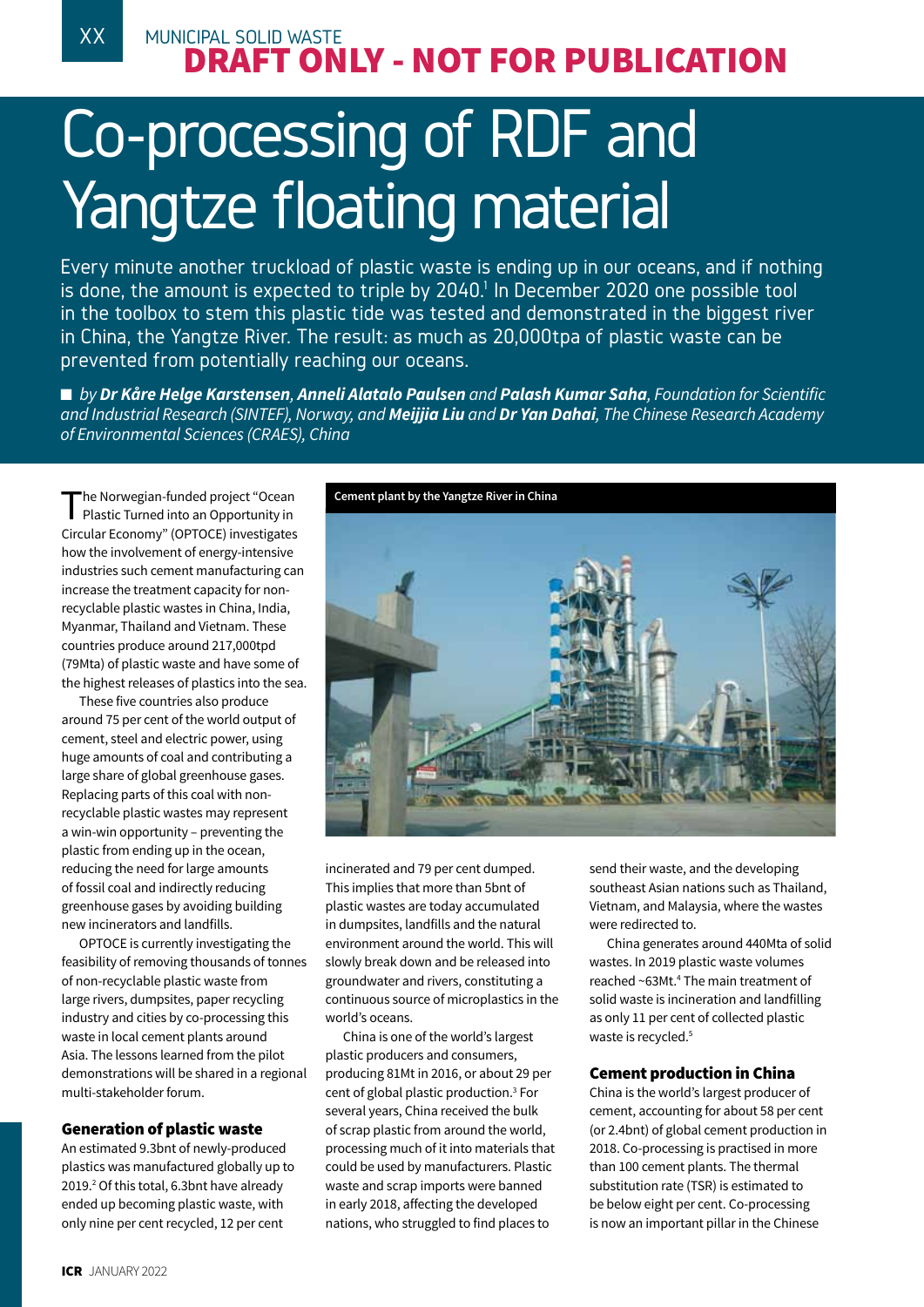# MUNICIPAL SOLID WASTE XXX DRAFT ONLY - NOT FOR PUBLICATION

**Collection of floating material from the Yangtze River**





waste management strategy and circular economy, and an integrated part of the National 13th Five-Year Plan on Ecological and Environmental Protection. The Chinese cement industry co-processes around 3.5Mta of raw municipal solid waste (MSW), containing 10-15 per cent plastic and 2Mta of refuse-derived fuels (RDF), containing 30-40 per cent plastic.

### Pilot demonstrations

The OPTOCE project aims to showcase how the cement industry can participate by increasing the treatment capacity for non-recyclable plastic wastes and avoiding plastics reaching the ocean. Pilot demonstrations will be conducted in all countries to test and document the performance, ie, describe the circularity, plastic waste co-processing capacity, environmental performance, cost- and energy efficiency, need for pretreatment, limitations in types and volumes of plastic waste, etc.

The overall aim of these demonstrations is to provide a quantitative and qualitative assessment of how the participation of private industry can improve plastic waste management and prevent marine littering in each of these countries.

## Pilot demonstration with floating material in China

Large amounts of floating material accumulate in the Yangtze River during the annual rainy season. The floating material must be collected to avoid damage to dams and their turbines but also to protect the river's environment and ecosystem.

A pilot demonstration with collected floating material and RDF from Zigui town was conducted in the Huaxin cement plant in Hubei province in December 2020. The

floating material affects the river water quality and threatens the safety of the power generation facilities, as well as ship propellers, buoys and river transportation safety.

This material can be divided into the following three categories:

- 1. all-year-round municipal solid wastes and industrial wastes such as plastics, foams, other white pollutants and various waste appliances or products 2. trees and crop straws such as logs, branches, straws, and shrubs, forming the biggest category
- 3. a small amount of disaster-related floating materials such as animal bodies, wood, out-of-control buoys and wrecked ships.

Around 100,000m<sup>3</sup> of floating material is removed annually from 13 districts and counties in the reservoir area around Chongqing City.

## Pre-treatment of floating material

The floating material was transported by barge from the dam area to a drying facility in Huaxin cement plant in Zigui. Hot flue gas from the waste heat recovery power generation was connected to the grate cooler of the cement kiln and used as a heat source to dry the floating material in a specialised dryer. Solar drying is used to dry smaller amounts. Once dried the floating material is crushed and sent to the precalciner of the cement kiln by a conveyor belt.

The Zigui plant co-processes floating material and RDF ~150 and 330 days per year, respectively.

## Pilot testing

The dried floating material and the RDF have an average calorific value of ~2100kcal/kg but contain a higher

| <b>Table 1: testing conditions</b> |                                     |                                                                                                                                                                                                                                                          |  |
|------------------------------------|-------------------------------------|----------------------------------------------------------------------------------------------------------------------------------------------------------------------------------------------------------------------------------------------------------|--|
| Date                               | <b>Test condition</b>               | <b>Sampling</b>                                                                                                                                                                                                                                          |  |
| 22 Dec 2020                        | Co-processing floating<br>materials | From 12h, the floating materials were fed by<br>the conveyor belt at a rate of 13tph.                                                                                                                                                                    |  |
|                                    |                                     | Between 14-22h, the staff of Huaxin (Zigui)<br>and the sampling company took samples<br>of the exit gas, coal, kiln feed, floating<br>materials, clinker, kiln dust and bypass dust.                                                                     |  |
| 23 Dec 2020                        | Co-processing RDF                   | From 8h, RDF was fed by the conveyor belt<br>at a rate of 13tph.<br>Between 10-18h, the staff of Huaxin (Zigui)<br>and the sampling company took samples<br>of the exit gas, coal, kiln feed, floating<br>materials, clinker, kiln dust and bypass dust. |  |
| 24 Dec 2020                        | Baseline condition<br>(coal only)   | Between 8-16h, the staff of Huaxin (Zigui)<br>and the sampling company took samples<br>of the exit gas, coal, kiln feed, clinker and<br>kiln dust.                                                                                                       |  |
| After the test                     |                                     | Samples were labelled and sent for<br>chemical and other analysis.                                                                                                                                                                                       |  |